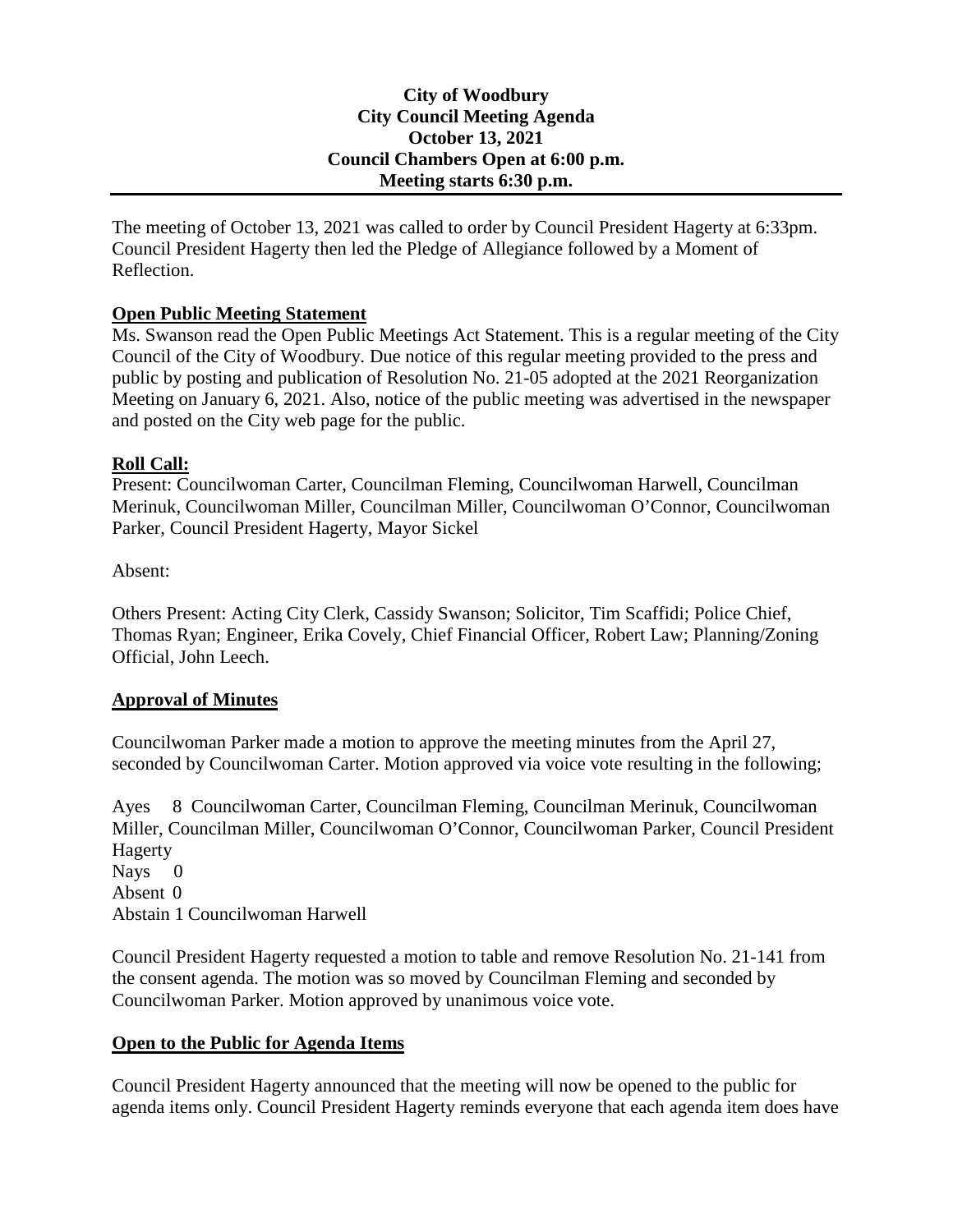### **City of Woodbury Business Meeting October 13, 2021**

to get read aloud for the record. Councilwoman Miller made a motion to open to the public, seconded by Councilwoman O'Connor. Motion approved by unanimous voice vote. Ms. Swanson then read the titles of the Ordinances and Resolutions. Ms. Swanson went on to inform the public that at this time they can come up to the podium to be heard at this time.

Susan Anderson – 222 South Jackson Street – Ms. Anderson referenced Ordinance No. 2348-21, asking about the \$300,000 grant to rehab various water sewer mains. She inquired if there was list of areas that will be serviced by the grant because of issues in and around her residence that should be tended to. Council President Hagerty and Engineer Paul Breir answered.

Jared Hunter 23 N. Drexel St. – In regard to Ordinance No. 2349-21, Mr. Hunter asked what changes were made to the personnel policy and which of those polices were not up to date or meeting administrative, legal or insurance requirements. CFO, Mr. Law responded.

Hearing no one, Councilwoman Parker made a motion to close to the public, seconded by Councilwoman O'Connor. Motion approved by unanimous voice vote.

# **Ordinances**

**ORDINANCE NO. 2348-21** AN ORDINANCE OF THE CITY OF WOODBURY, COUNTY OF GLOUCESTER, NEW JERSEY, APPROPRIATING \$300,000 IN FUNDING FOR THE REHABILITATION OF VARIOUS WATER AND SEWER MAINS AND VALVES Councilman Fleming introduced Ordinance No. 2348-21. Ms. Swanson read the title of the Ordinance. Councilman Fleming made a motion to move the first reading of Ordinance No. 2348- 21 with a motion to adopt after the second reading. Motion was seconded by Councilman Miller.

Motion approved via roll call vote resulting in the following;

Ayes 9 Councilwoman Carter, Councilman Fleming, Councilwoman Harwell, Councilman Merinuk, Councilwoman Miller, Councilman Miller, Councilwoman O'Connor, Councilwoman Parker, Council President Hagerty Nays 0 Absent 0 Abstain 0

**ORDINANCE NO. 2349 -21** AN ORDINANCE OF THE CITY OF WOODBURY ADOPTING PERSONNEL POLICIES FOR THE CITY OF WOODBURY Councilman Fleming introduced Ordinance No. 2349-21. Ms. Swanson read the title of the Ordinance. Councilman Fleming made a motion to move the first reading of Ordinance No. 2349-21 with a motion to adopt after the second reading. Motion was seconded by Councilman Miller.

Motion approved via roll call vote resulting in the following;

Ayes 9 Councilwoman Carter, Councilman Fleming, Councilwoman Harwell, Councilman Merinuk, Councilwoman Miller, Councilman Miller, Councilwoman O'Connor, Councilwoman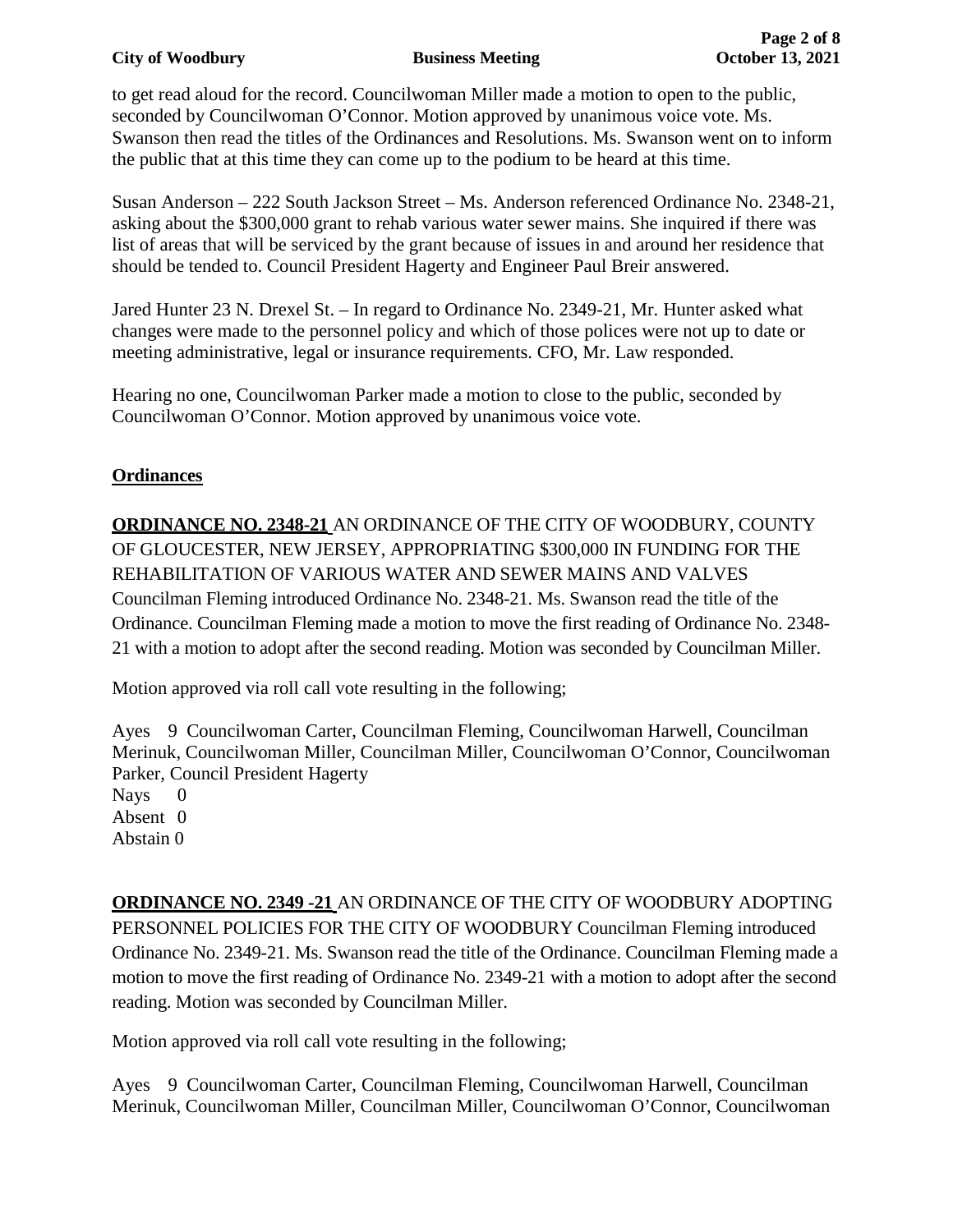Parker, Council President Hagerty Nays 0 Absent 0 Abstain 0

# **Resolutions**

CONSENT AGENDA

**RESOLUTION NO. 21-138** A RESOLUTION OF THE CITY COUNCIL OF THE CITY OF WOODBURY AUTHORIZING THE ACCEPTANCE OF A GRANT FROM THE STATE OF NEW JERSEY DEPARTMENT OF LAW AND PUBLIC SAFETY FOR THE SFY21 BODY-WORN CAMERA GRANT PROGRAM (21-BWC-480)

**RESOLUTION NO. 21-**139 RESOLUTION OF THE CITY COUNCIL OF THE CITY WOODBURY AWARDING A CONTRACT TO THINK PAVERS, LLC FOR THE FY 2020 NJDOT HUNTER STREET RESURFACING AND SAFETY IMPROVEMENTS

**RESOLUTION NO. 21-140** RESOLUTION OF THE CITY COUNCIL OF THE CITY OF WOODBURY AUTHORIZING THE ISSUANCE OF A DUPLICATE TAX SALE CERTIFICATE PURSUANT TO N.J.S.A. 54:5-52.1

**RESOLUTION NO. 21-141** RESOLUTION OF THE CITY COUNCIL OF THE CITY OF WOODBURY AUTHORIZING AN AGREEMENT BETWEEN THE CITY OF WOODBURY AND THE COUNTY OF GLOUCESTER MUNICIPAL ALLIANCE JULY 1, 2022 TO JUNE 30, 2023

# END CONSENT AGENDA

Councilman Fleming made a motion to adopt the Consent Agenda as read at the beginning of the meeting, with the exception of Resolution No. 21-141, seconded by, Councilman Merinuk.

Motion approved via roll call vote resulting in the following;

Ayes 9 Councilwoman Carter, Councilman Fleming, Councilwoman Harwell, Councilman Merinuk, Councilwoman Miller, Councilman Miller, Councilwoman O'Connor, Councilwoman Parker, Council President Hagerty Nays 0 Absent 0 Abstain 0

Council President gave an update on the interim administrator search. He announced that a few members of council have volunteered to be on a committee to help fill this position. They had been a meeting today and will proceed with zoom interviews for potential candidates starting as early as Friday. If all goes well, the City could have an interim administrator as early as next week.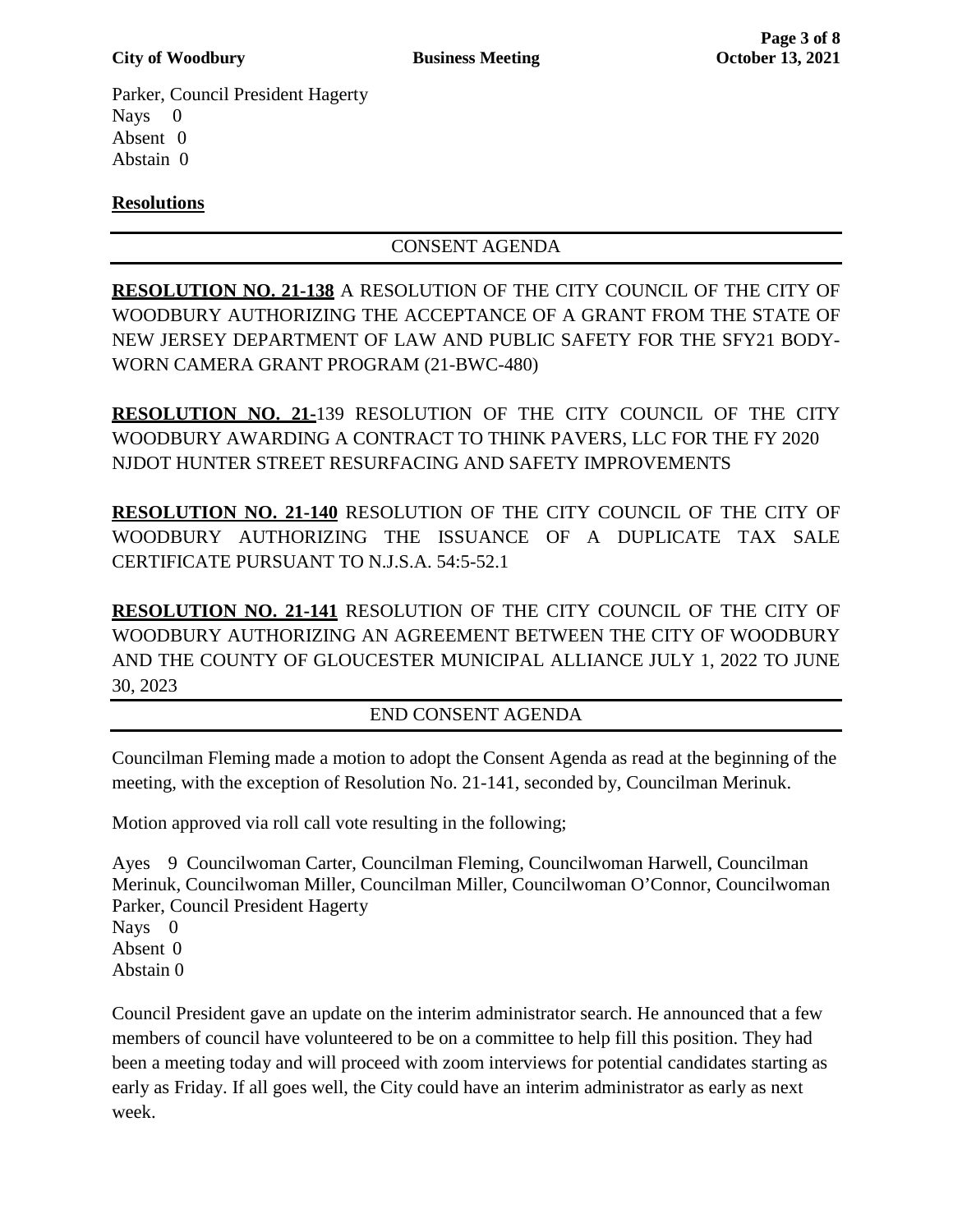## **Committee Reports**

Councilwoman Miller – Councilwoman Miller thanked the NJ Clean Communities program for funding the NJ reusable bag program that Woodbury is taking part of. The initiative was well received at the pre-parade festival and she has hopes of everyone bringing their own reusable bags into stores.

Councilwoman Parker – Public Works – Councilwoman Parker announced that due to staffing issues at public works, the City will not be doing its usual leaf collection. Leafs can be bagged or placed in cans to get collected every Monday except on holidays. Councilwoman Parker asked Acting City Clerk, Ms. Swanson to distribute the information on our online platforms and encouraged the residents in attendance to spread the word. Council President Hagerty clarified that all leaf collection will take place on Monday's when yard debris is collected, and all leaves must be contained. Councilman Merinuk asked if were looking at temp agency. Councilwoman Parker explained that would cost about \$20,000 to use.

Human Rights Commission (HRC) – Fall Festival Parade – Chuck Rose – Mr. Rose reported that this is the first year they decided to have a pre-parade festival which had a phenomenal turn out. There where there were a total of 58 vendors, including a variety of food trucks and 70 participants in the parade. One of the new additions to the Fall Festival Parade, the Jeep club was well received and a good highlight. Mr. Rose thanked Jen Blair and Nicole Nocito for cochairing, the rest of the HRC and all of the volunteers for their contribution towards the success of the event. Great community collaboration was displayed. The committee will be having their "hot wash" meeting reviewing and critiquing parade logistics tomorrow night. Council President Hagerty added the positive feedback he'd gathered surrounding the parade and the Jeep Club's participation.

# **Report of the Mayor**

Mayor Sickel – Mayor Sickel thanked Mr. Rose as head of the Human Rights Commission (HRC). She announced that the festival and parade utilized no tax dollars as the event was sponsored by two platinum sponsors and several other contributors. The winners of the Fall Festival Parade will be announced at a future council meeting. She also announced that the Woodbury Old City Restoration Committee (WORC) has their annual Ghost Tour at the end of October and the Woodbury Soccer Club will be hosting a Trunk or Treat.

# **Report of the Clerk**

Ms. Swanson – Ms. Swanson asked Council to pass a motion under new business to have the City of Woodbury's Trick or Treat hours from  $3PM - 8PM$  on Sunday, October  $31<sup>st</sup>$  and an 8PM curfew on both Saturday, October  $30<sup>th</sup>$  and Sunday October  $31<sup>st</sup>$ .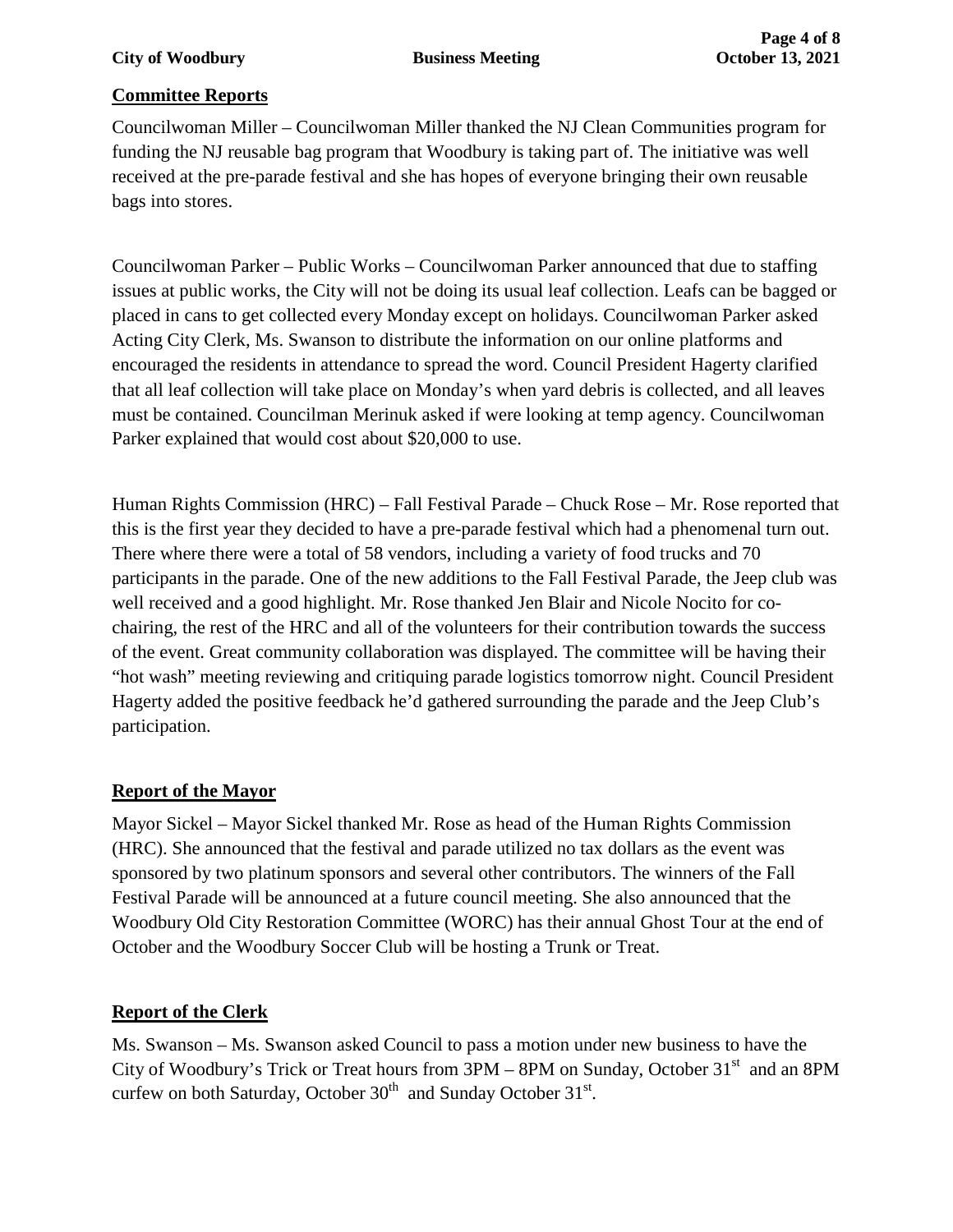#### **City of Woodbury Business Meeting October 13, 2021**

Ms. Swanson then reported details on the upcoming November election. The Polls will be open on November 2 from 6:00 AM to 8:00 PM. The Polling Location for Ward 1 - Districts 1, 2, 3 (all) is the American Legion Post 113, located at 1018 Washington Avenue. The Polling Location for Ward 2 – Districts 1 and 3 is the Woodbury Mews, located at 122 Green Street Ms. Swanson stated that due to the COVID-19 Pandemic, the back entrance of the building will be where voters will enter. There will be Board Worker's outside and directional signs available to assist voters. The Polling Location for Ward 2 - Districts 2 and 4 is Bethel AME Church, located at 32 Courtland Street. The Polling Location for Ward 3 - Districts 1, 2, 3, 4 (all) is Hope Fellowship Church, located at 246 King Street (at end of S. Warner). Ms. Swanson explained that Early In Person Voting is from October 23 through October 31st, 2021, Monday-Saturday 10AM-8PM, and Sunday 10AM-6PM. Gloucester County voters may go to any of the 5 designated early voter centers. The two closest to Woodbury is Riverwinds Community Center located at 1000 Riverwinds Dr, Thorofare, NJ, 08086 and RCSJ Behavioral Science Center located at 400 Tanyard Rd, Sewell, New Jersey, 08080. The two closest Secure Ballot Drop Box Locations are the Gloucester County Administrative Building, located at 2 S. Broad Street, Woodbury, NJ, 08096 and the Gloucester County Office of Elections, located at 550 Grove Rd, Paulsboro, NJ, 09096 (GPS Address). Voters can deliver your ballot in person to the Gloucester County Office of Elections until 8:00 pm on November 2

## **Department Announcements**

Paul Brier – Engineer – Mr. Brier reported all 2020 projects being the Well 7, Water Mains, Local Roads, and Railroad Avenue, are all in the process of being closed out. Hunter Street has been working with Think Pavers, and we are excited to work with them. The sewer lining on Wood Street was rejected due to high bid and we will be rebidding shortly. We have the 2021 road projects listed out which will mainly be roads where new water mains need to be paved next year. The demolition for the houses on W. Barber Ave was awarded to Ricco Demolition. Progress Avenue was the New Jersey Department of Transportation (NJDOT) award last year, NJDOT is working on getting the plans together. The Pedestrian Path Green Acres for Stewart Lake on Cooper Street Project bid opening is on Tuesday and hopefully be awarded by the  $27<sup>th</sup>$ and begin in November. The Green Acres Playground Project is being finalized for plans and specs, then submit for approval to then go out to bid. West Centre Street has applied for this year's NJDOT grant; we are currently waiting for the results. The Dam project is complete, and we are waiting for contractor to finish punch list items. Council President Hagerty asked Mr. Brier if he could connect with the NJDOT requesting a timeline for completing the Dam in relation to the bridge, and plans so council can understand what we could expect to see there. Mr. Brier stated that the engineer from the NJDOT representative wants to arrange a meeting in the next couple of weeks with City officials to discuss final plans to submit and go out to bid next year.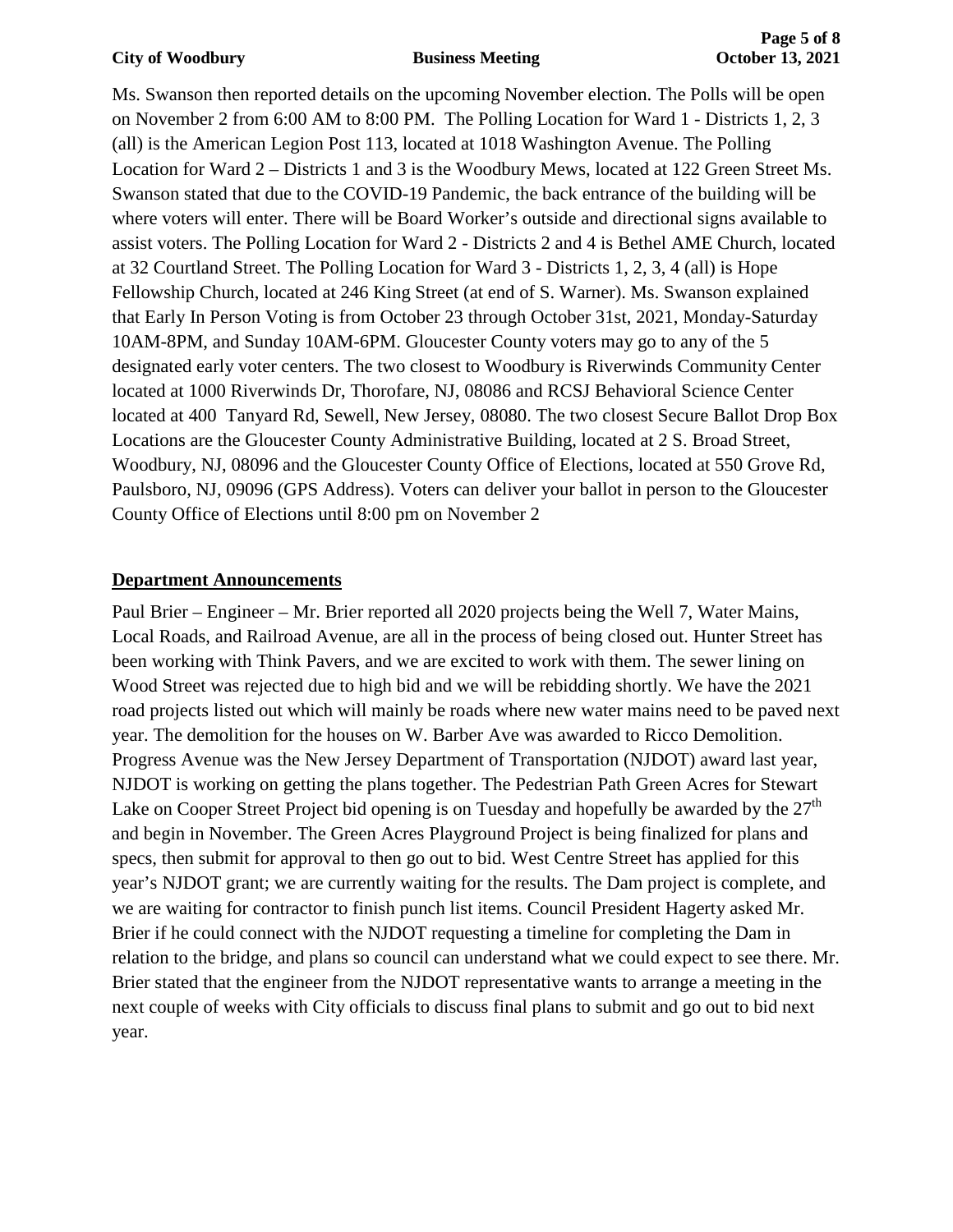#### **City of Woodbury Business Meeting October 13, 2021**

Chief Ryan – Woodbury City Police Department – Chief Ryan reported that Woodbury has great representation as we currently have four officers in Washington D.C for the Police Unity Tour to honor fallen police officers that passed away in the line of duty. He encouraged the public and Council to check out their photos on Facebook. At their last meeting they had their onsite accreditation assessment for the State Chiefs, which takes place once every three years. The process is extensive as they go over roughly 400 standards that each police department needs to meet to ensure that your city's department is following the best practices. Chief Ryan proudly announced that the Woodbury Police Department was in full compliance at is meeting all 400 required best practices. We currently have the longest streak in county with 4 in a row, 5 in total. The Woodbury Police Department (WPD) is looking to hire full time officer's visit their website for more information. The deadline to apply is October  $31<sup>st</sup>$ . Lastly; Chief thanked everyone involved with the Fall Festival parade.

## **Unfinished Business**

No Unfinished Business.

## **New Business**

Councilman Fleming made a motion to have Trick or Treating from  $3 \text{ pm} - 8 \text{ pm}$  on Sunday, October 31, seconded by Councilwoman Miller. Motion approved by unanimous voice vote.

Councilman Fleming made a motion to have an 8PM curfew on Saturday, October  $30<sup>th</sup>$  and Sunday, October  $31<sup>st</sup>$ . Motion approved by unanimous voice vote.

# **Open to the Public**

Councilman Fleming made a motion to open to the public, seconded by Councilwoman Miller. Motion approved by unanimous voice vote.

Susan Anderson – 220 S. Jackson St. – Ms. Anderson thanked Mayor Sickel and Council President Hagerty about addressing the mosquito problem as well as the stagnant water on Spring Street and Jackson Avenue. Ms. Anderson addressed an issue discussed amongst other residents on the Woodbury Talks Facebook where a disabled girl was threatened. She expressed that she would like the community to come together, stop fighting, learn to be more tolerate and help anyway we can. Ms. Anderson encouraged everyone to attend one of the ghost tours on Main Street, as she is one of the tour guides for the event.

Mr. Sutter – Hopkins St. – Mr. Sutter reported concerns of the amount of traffic, and cars obeying the speed limit with children being at play on Hopkins Street. He asked if it was possible to have police monitoring certain areas or have additional signage. Council President Hagerty assured Mr. Sutter that this concern will be turned over to public safety and will have someone on the committee follow up on this issue. Chief Ryan agreed to address his concerns following the Council meeting. He then mentioned that the WPD did do a speed analysis on the streets in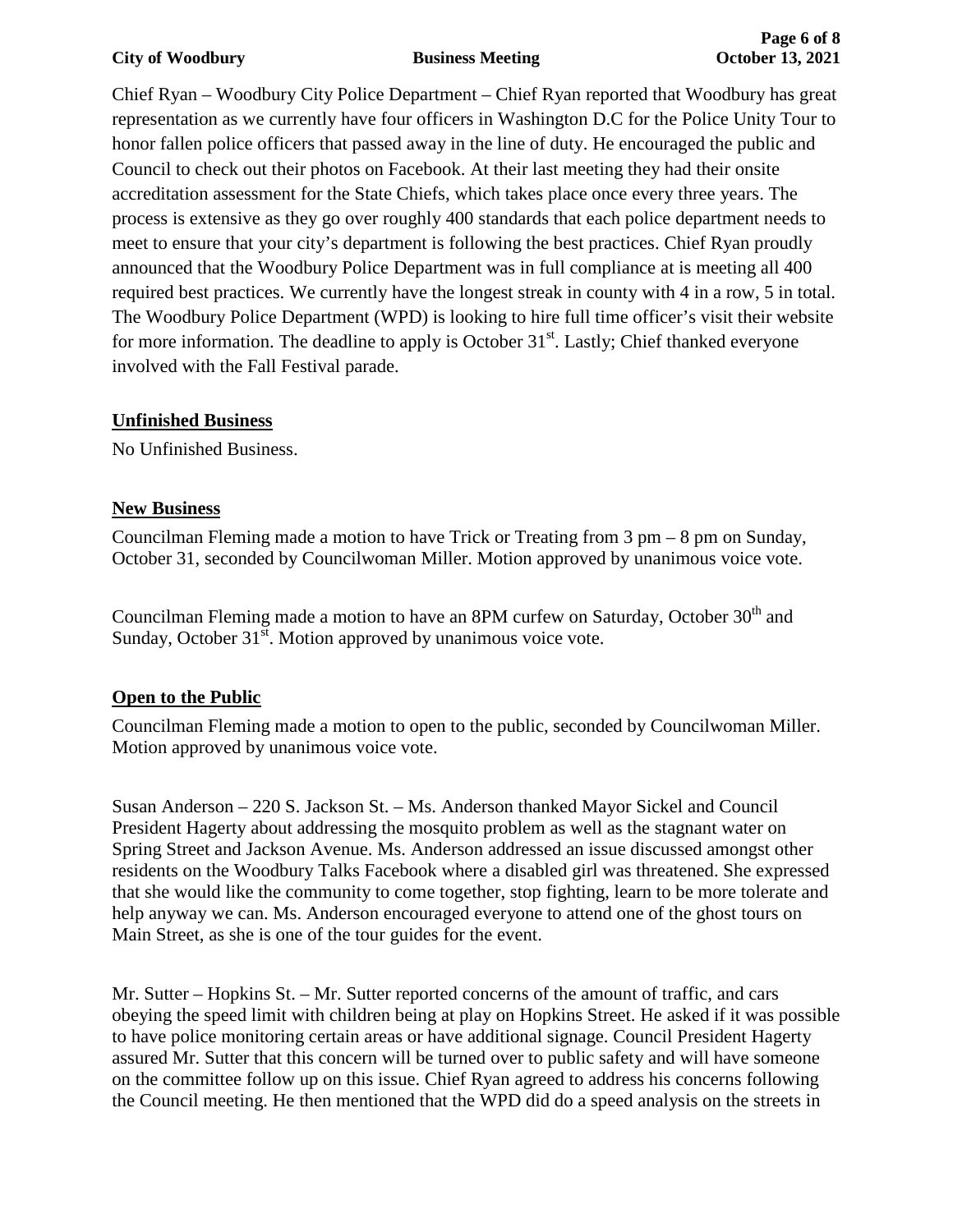2020, and it is located on website if anyone would like to review it.

Anthony Alevario – 522 Delaware St. – Mr. Alevario thanked Council for the resolution in regards to Columbus Day that was presented at the last Council meeting. He stated that after some research he conducted, he hasn't seen a similar resolution passed in that regard and thanked Council for the initiative. Mr. Alevario announced that the "Say No to GCL" (Glassboro Camden Line) group is gathering petition signatures in Woodbury. They currently have 78 signatures against the GCL, 4 in favor of the GCL and 30 requesting more information. Mr. Alvario asked council for an update in regard to the Ordinance 2342-21 on cannabis zoning and the error made in regards to Kemble Church. Solicitor Scaffidi and Ms. Swanson answered, explaining that Ordinance 2342-21 did pass.

Jared Hunter – 23 N. Drexel St. –Mr. Hunter congratulated those involved on the success of the Fall Festival parade. He expressed that he had a good experience being the MC along with John Campbell who did a great job. Mr. Hunter then reported that he and Mr. Alevario had productive conversation on indigenes peoples and Christopher Columbus. Mr. Hunter then asked if there was a way to create interpretive statements on City Council agendas to go along with resolution and ordinance so the public could better understand topics being discussed at City Council meetings Solicitor Scaffidi answered and said it varies.

James Monroe – 108 S. Broad St. – Mr. Monroe expressed that he has been a resident of Woodbury for 7 years. He stated every year with the exception of this year has been enjoyable. He then inquired about the diversity of the Woodbury Fire department, and asked if there was an initiative designed for recruitment of people of color and women for the City and Gloucester County. Council President Hagerty answered and said yes. Monroe thanked Council President Hagerty and emphasized the importance of representation within both the City's Fire and Police Department. Council President Hagerty agreed to follow up.

Hearing no one, Councilwoman Parker made a motion to close to the public, seconded by Councilwoman Miller. Motion approved by unanimous voice vote.

### **Adjournment**

There being no further business, Councilwoman Parker made a motion to adjourn, seconded by Councilwoman Miller. Motion approved by a unanimous voice vote.

Meeting adjourned 7:30 PM.

Respectfully submitted,

Cassiay L. Swanson

**Cassidy L. Swanson**, Acting City Clerk